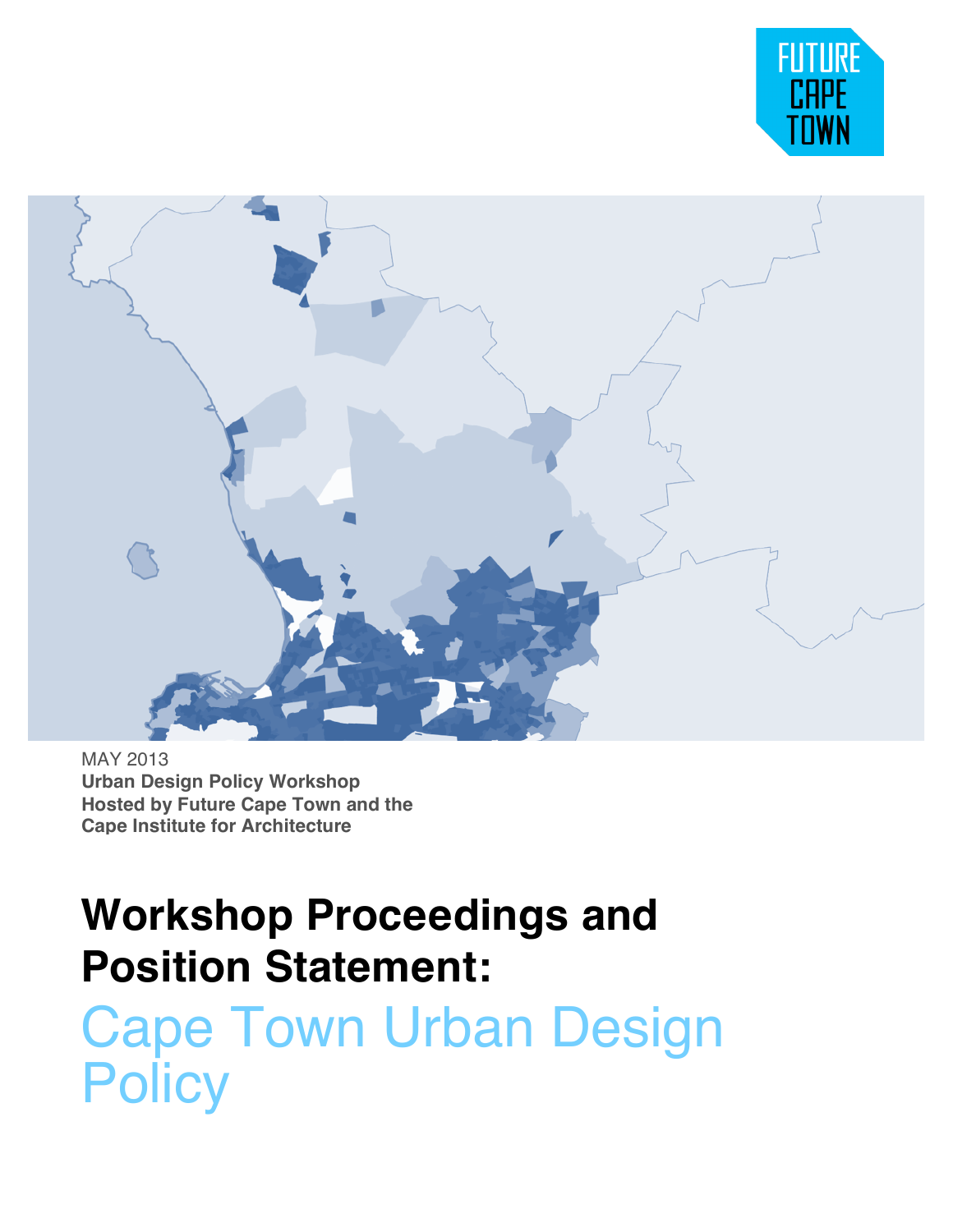## **WORKSHOP PROCEEDINGS**

## **INTRODUCTION**

On the 11th of May 2013, Future Cape Town co-hosted a discussion along with the Cape Town Institute for Architecture on the newly released for commentary Cape Town Urban Design Policy. This afternoon session took place at the offices for the Cape Town Institute for Architecture and included urban design and architecture professionals from local government, planning, development and architecture organizations, as well as researchers from Future Cape Town.

This document provides a summary of the themes to come out of this discussion, as well as a brief list of proposed future steps in accordance with the ideas and objectives of the summit.

#### **EXECUTIVE SUMMARY**

#### **The Roots and Purpose of Urban Design in Cape Town**

• A useful urban design policy would address both existing zoning policies and the nature of design in the Cape Town context in a uniform manner that allows for dialogue about the environmental and developmental constraints in place.

#### **Policy Principles and Prescriptions**

The city should emphasize public participation and investment in urban design at a proactive and positive level by engaging with the public and other development stakeholders.

#### **Key Steps to Future Implementation**

• The city should reach out for multi-disciplinary engagement and support going forward to supplement where the policy is now, and in detailing how the policy will be enacted in the future.

### **Concluding Thoughts**

• The Urban Design Policy must be viewed and interpreted in relation to local context and practice, and engage in a consistent dialogue with the public end-users of the future spaces and buildings of Cape Town, as well as with those development professionals that work in and around the city - which will provide necessary pressure against the siloing of departments crucial to the overall growth of the city.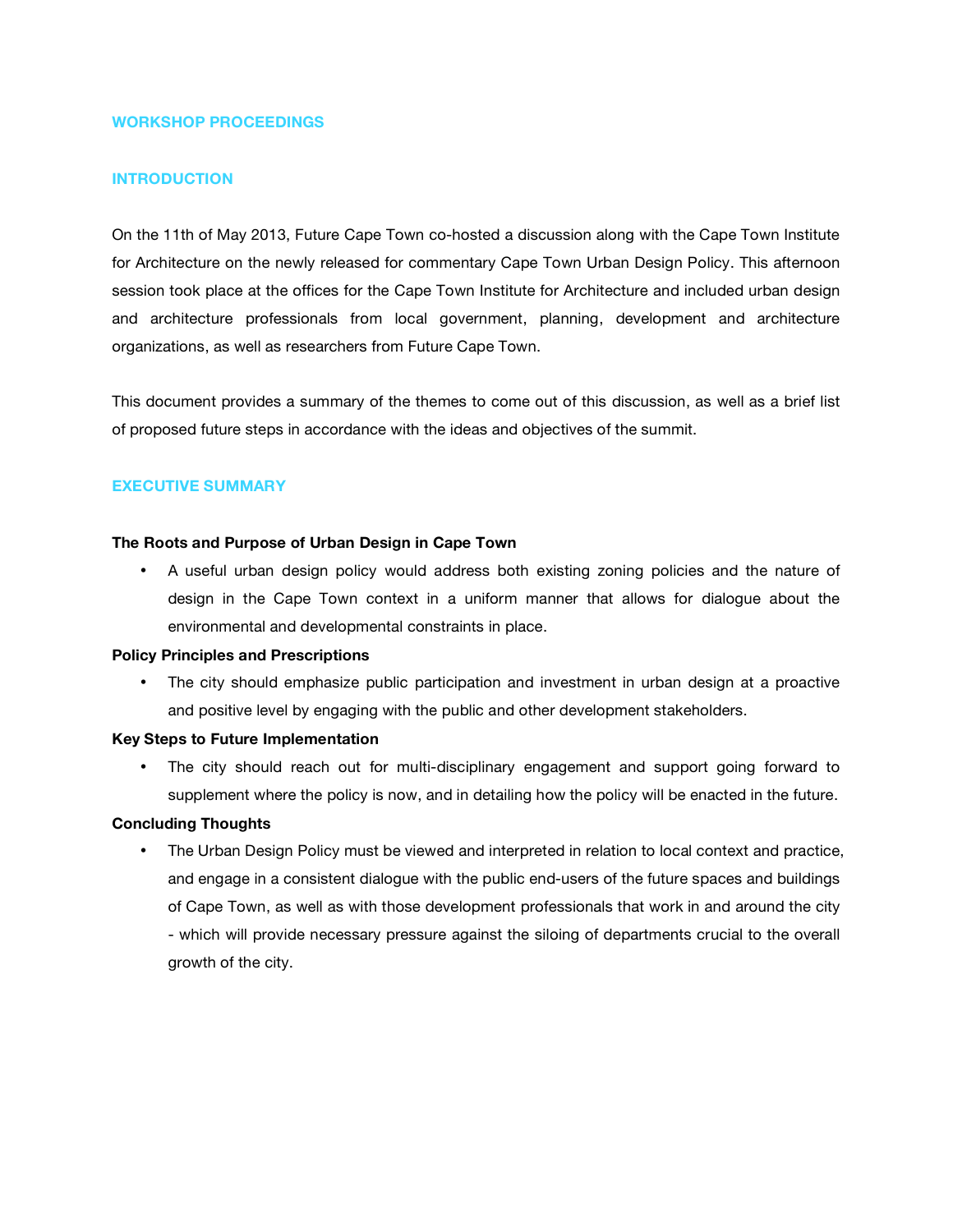#### **ATTENDEES**

Simmy Peerutin Rudi Botha Rashiq Fataar Whitney Johnson Michellene Williams Nicholas Webb Rory Williams Cedric Daniels Matthew Gray Ifeoma Ebo Jacqui Barhouch

#### **THE ROOTS AND PURPOSE OF URBAN DESIGN IN CAPE TOWN**

Urban Design is a relatively new term coined in the 1950's by professionals concerned with the urban environment and the gap between architecture and planning that was felt to be increasing. Urban Design was purposed to be a straddling focal to bridge the gap.

Cape Town, and South Africa at large are not immune to the siloing that was observed in the 50's and 60's, and lags behind on some of the developments in urban design. Cape Town needs to have some common vision and common sense principles about public space. There is both experiential and quantitative evidence that we can do better, for example, Cape Town has worst carbon footprint compared to other similarly sized areas around the world.

A useful urban design policy has two faces, **firstly** addressing new zoning schemes in a uniform way; and **secondly** addressing the nature of design and development process and the environment we have.

Currently, policies have created an environment that doesn't support quality design. This is a critical moment for Cape Town's zoning scheme and for guiding future development. The current planning environment functions in silos - ideally, the Urban Design Policy presented at this juncture is a first step that can move and interact between these silos to the benefit of the design and development community and the Cape Town environment. The current policy needs a concise statement guiding developers and policies set in a language which multi-disciplinary professions can understand, so that it can be utilized as a trans-disciplinary tool and as a practical guide on how to navigate the development process. If there is now a belief in urban design at the level of government then an appeal can be made to utilize the Urban Design Policy to appeal to multi-disciplinary professions and bridge the distance between silos.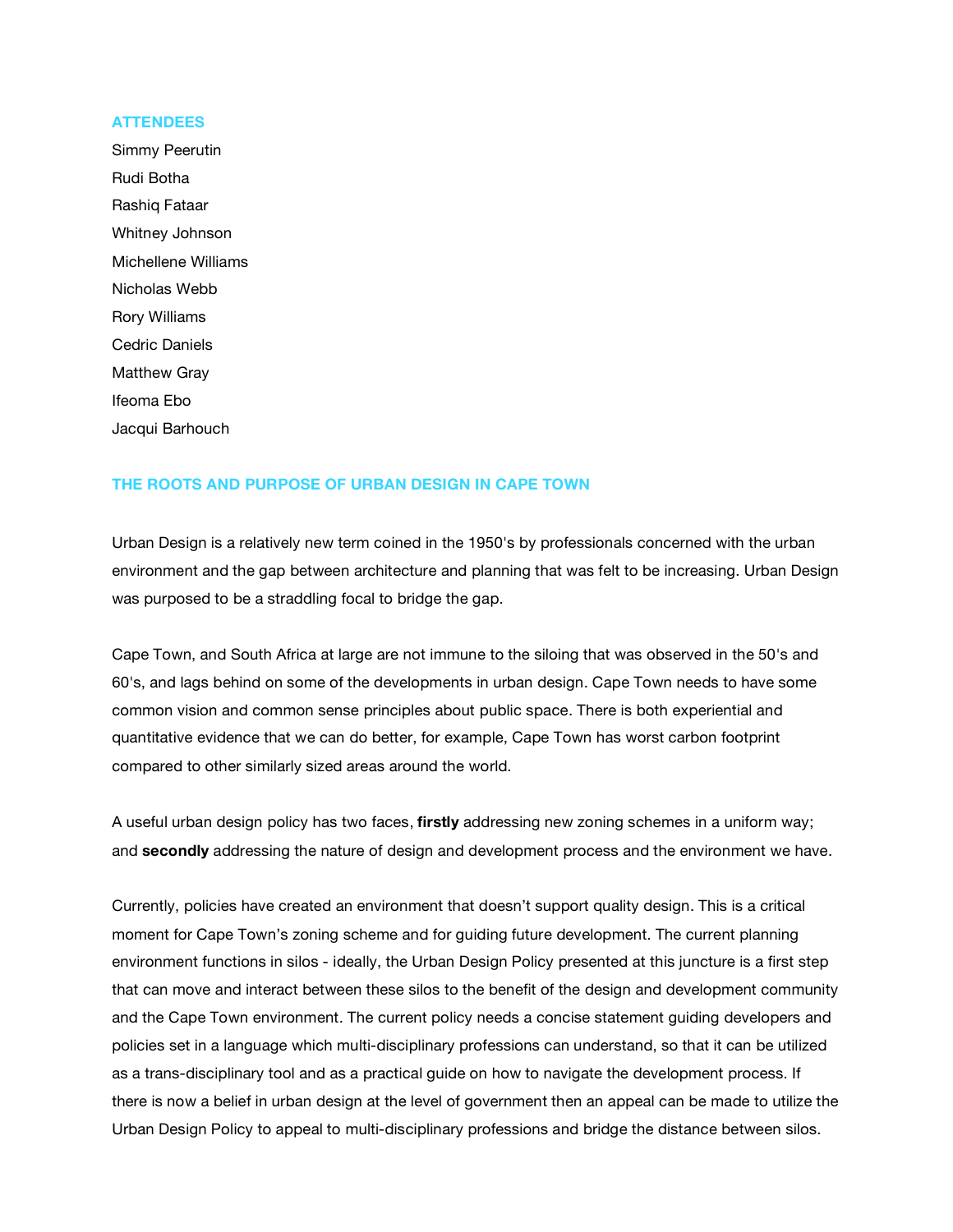## **POLICY PRINCIPLES AND PRESCRIPTIONS**

Further outlines describing implementation of the Urban Design Policy are needed to further guide the application of the policy as well as the underlying economic and environmental pressures inherent to building. Consistent knowledge of and application of the design principles detailed as well as readily available pre-consultations would be extremely useful in order to guide and correct flawed design concepts and ideas - would help streamline the approval process and lead to better design outcomes. Having guiding principles in place along with clear guidelines for the implementation of the policy and consistent application of these principles across professions would greatly help garner support for the policy and future steps towards governing development and design.

Currently, the new integrated zoning policy has removed what were entrenched guidelines and has created a uniform zoning scheme across the city. Thus, it is a critical moment for urban planning and design policies to directly influence the zoning process and potential incentives for developers therein. Towards this, the Urban Design department needs to delineate itself as a bridge builder and a facilitator between built environment professionals as well as the public.

The City of Cape Town's capacity to implement may be limited at the present stage, but it must lead in building and supporting well-conceived designs. While the policy as it stands, is promoted as an advising document and not prescriptive - the city should emphasize engagement at a proactive and positive level by engaging with the public and other stakeholders.

#### **KEY STEPS TO FUTURE IMPLEMENTATION**

The Workshop highlighted a need to for stakeholder and civil buy-in for successful future implementation of an effective policy. Our suggestions about the way forward include:

- Monitoring those with key "gate-keeping" roles and responsibilities, for efficient consultation, consistent standards, and collaborative focus across disciplines dealing with the built environment.
- Outline a public engagement process that can outline the principles of the Urban Design Policy and campaign for greater investment by civil society in design and development processes
- Multi-disciplinary engagement and support going forward to supplement where the policy is now, and how the policy will be enacted in the future.
- Campaign for public debates and greater political education in regards to design principles within the Cape Town context.